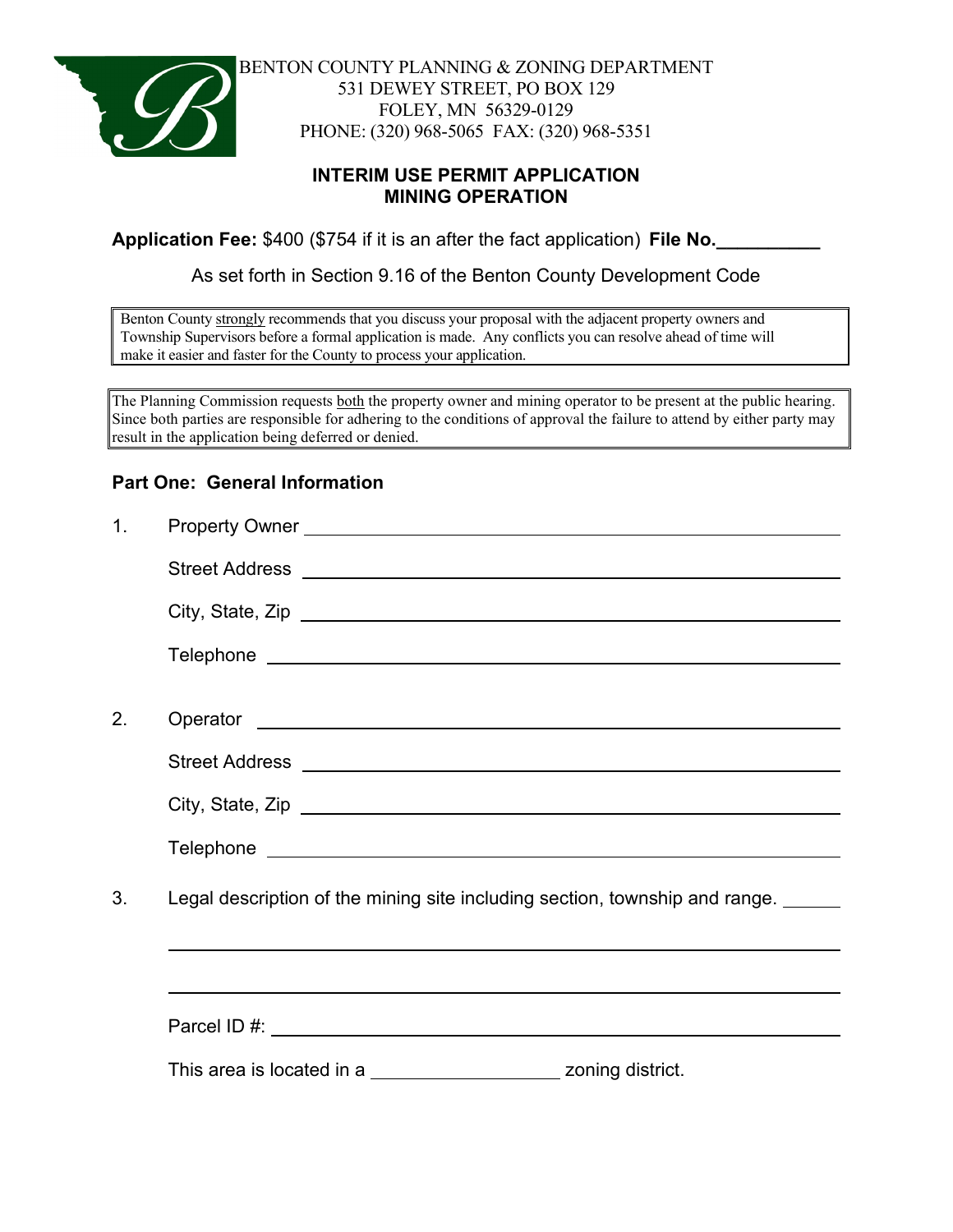- 4. Specify total area (in acres) to be affected by this project. Include areas for future expansion, stockpiling, processing, haul roads, settling basins, buildings and parking facilities.
- 5. Is environmental review mandatory for this project?
	- $\Box$  Yes, attach copy of EAW or EIS  $\Box$  No (Please note that a discretionary EAW/EIS may still be required for the site.)
- 6. List other permits necessary for this project, indicate status and provide a copy.

| Permit | <b>Status</b> |
|--------|---------------|
|        |               |
|        |               |
|        |               |

# **Part Two: Pre-mining Conditions**

7. Describe current land uses within 500 ft and adjacent to the project area.

8. Is proposed project area within 1,000 ft of a shoreland of a lake or within 300 ft from either bank of a watercouse or the landward extent of a floodplain designated by local ordinance?

> Yes, refer to shoreland regulations  $\Box$  No  $\Box$

9. Indicate the observed or estimated (circle one) groundwater elevation in the project area and reference depth to a permanent benchmark. ft.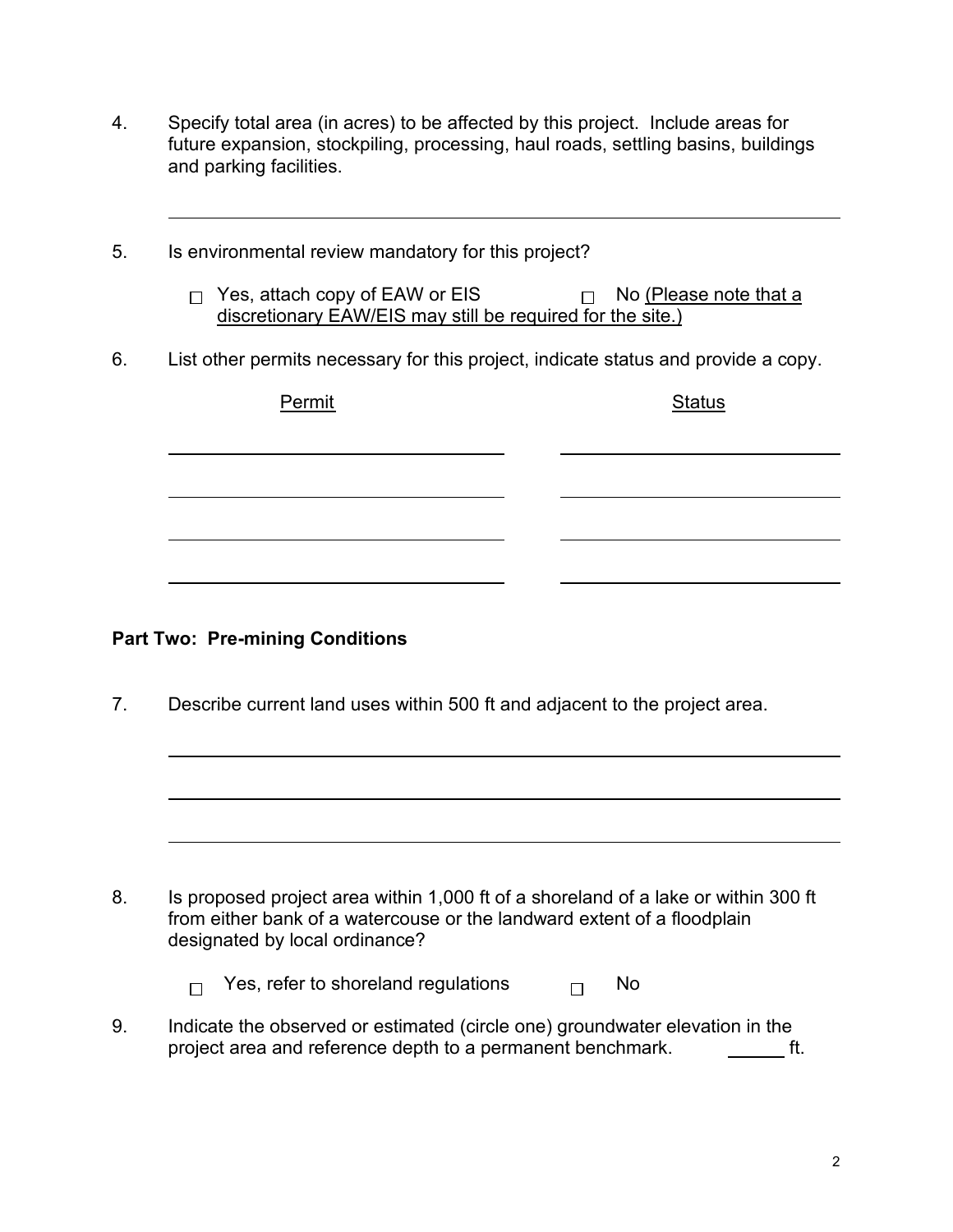- 10. The person requesting an interim use permit for a mining operation shall provide the following information: 4-copies of each map (one set reduced to 11' x 17'). A permanent benchmark on each map. Map scales: on-site 1"=200' off-site 1"=660'. Maps must be a topographic survey and site boundaries must be certified, except for right-of-way, if the boundaries will be within 100 feet of the proposed excavation.
	- A. Map A Existing condition to include:
		- (1) Contour map in 10 foot intervals
		- (2) Existing vegetation
		- (3) Wetlands and existing surface water drainage patterns
		- (4) Existing structures within 500 feet
		- (5) Existing wells within 500 feet
		- (6) Existing lakes or streams within 500 feet
	- B. Map B Proposed operation to include:
		- (1) Structures to be erected
		- (2) Location of sites to be mined showing depth of proposed excavation
		- (3) Proposed phasing of the mining operation
		- (4) Location of machinery to be used in the mining operation
		- (5) Location of storage of mined materials, showing maximum height of storage deposited
		- (6) Location of any proposed asphalt or hot mix bituminous plants.
		- (7) Location of recycled material storage
		- (8) Location for the storage of topsoil.
		- (9) Location of vehicle parking, access roads and local routes to truck routes
		- (10) Location of storage of explosives
		- (11) Erosion and sediment control structures
	- C. Map C End use plan to include:
		- (1) Final grade of proposed site showing elevations and contour lines at 10 foot intervals
		- (2) Location and species of vegetation to be replanted
		- (3) Reclamation staging plan
	- D. A soil erosion and sediment control plan. An NPDES (National Pollutant Discharge Elimination Permit) is required prior to excavation.
	- E. A plan for dust and noise control
	- F. A complete description of all phases of the proposed operation to include an estimate of duration of the mining operation, location and approximate acreage and depth of each stage, and time schedule for reclamation.
	- G. The highway, street and streets, or other public ways in the County upon and along which any material is to be hauled or carried.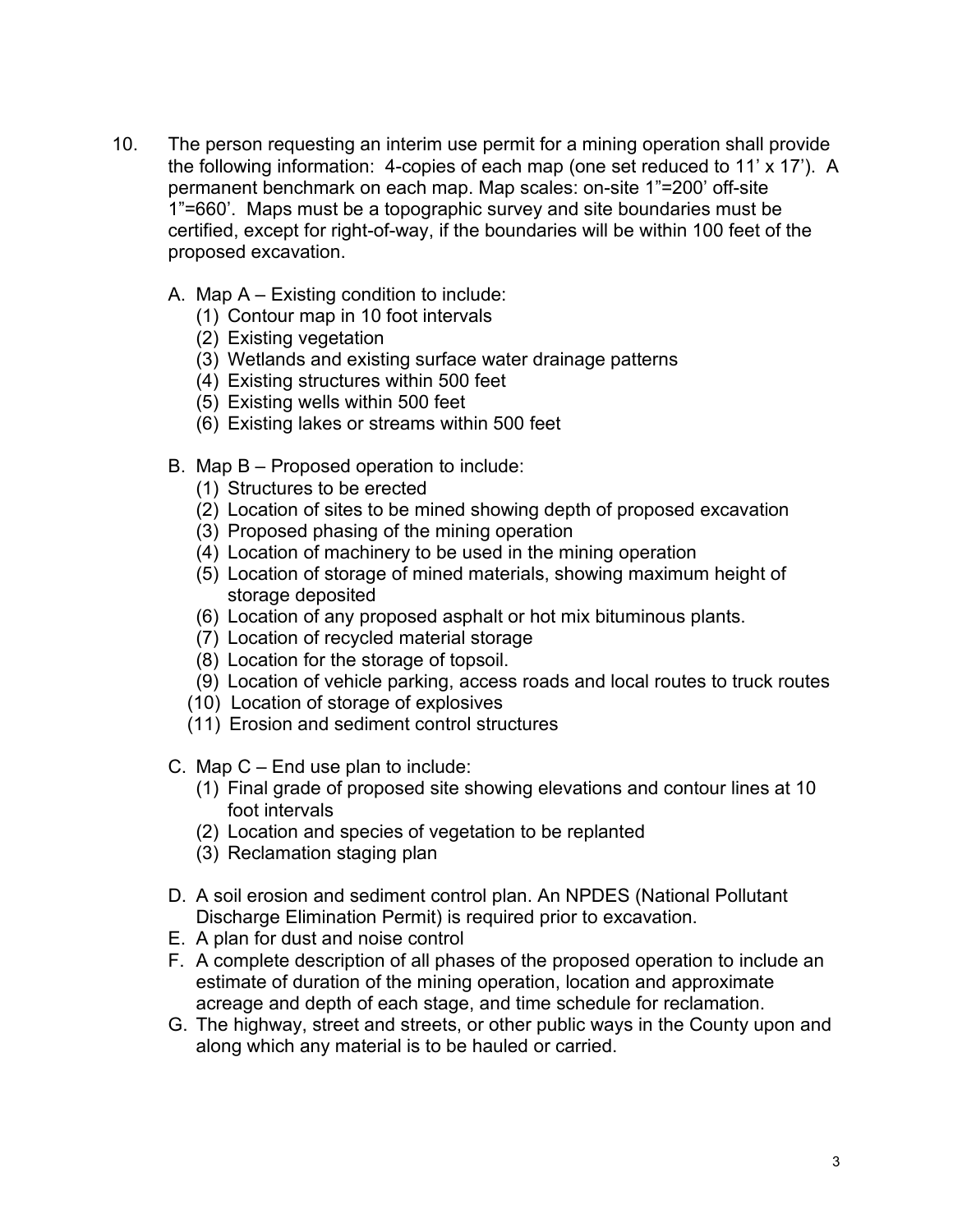- H. A security statement by the applicant demonstrating the proposed activity will in no way jeopardize the public health, safety and welfare or is appropriately fenced to provide adequate protection.
- I. A statement by the applicant for compliance with all conditions of the interim use permit.
- J. A dewatering permit from the appropriate agency (DNR and/or MPCA) shall be submitted if dewatering is proposed to exceed 10,000 gallons per day or one million gallons per year.

## **Part Three: Mitigating Impacts**

11. List resources that may be impacted by this project, identify impacts, and describe measures that will be taken to mitigate those impacts.

12. Describe measures that will be taken to screen the operation from view of surrounding land uses or an explanation of why such measures are not needed.

13. Describe erosion control practices that will be used during mining. If no measures will be used, explain why none are needed.

# **Part Four: Description of Mining Activities**

#### **Proposed Mining Methods**

14. Describe the sand and gravel products that will be mined from the project area.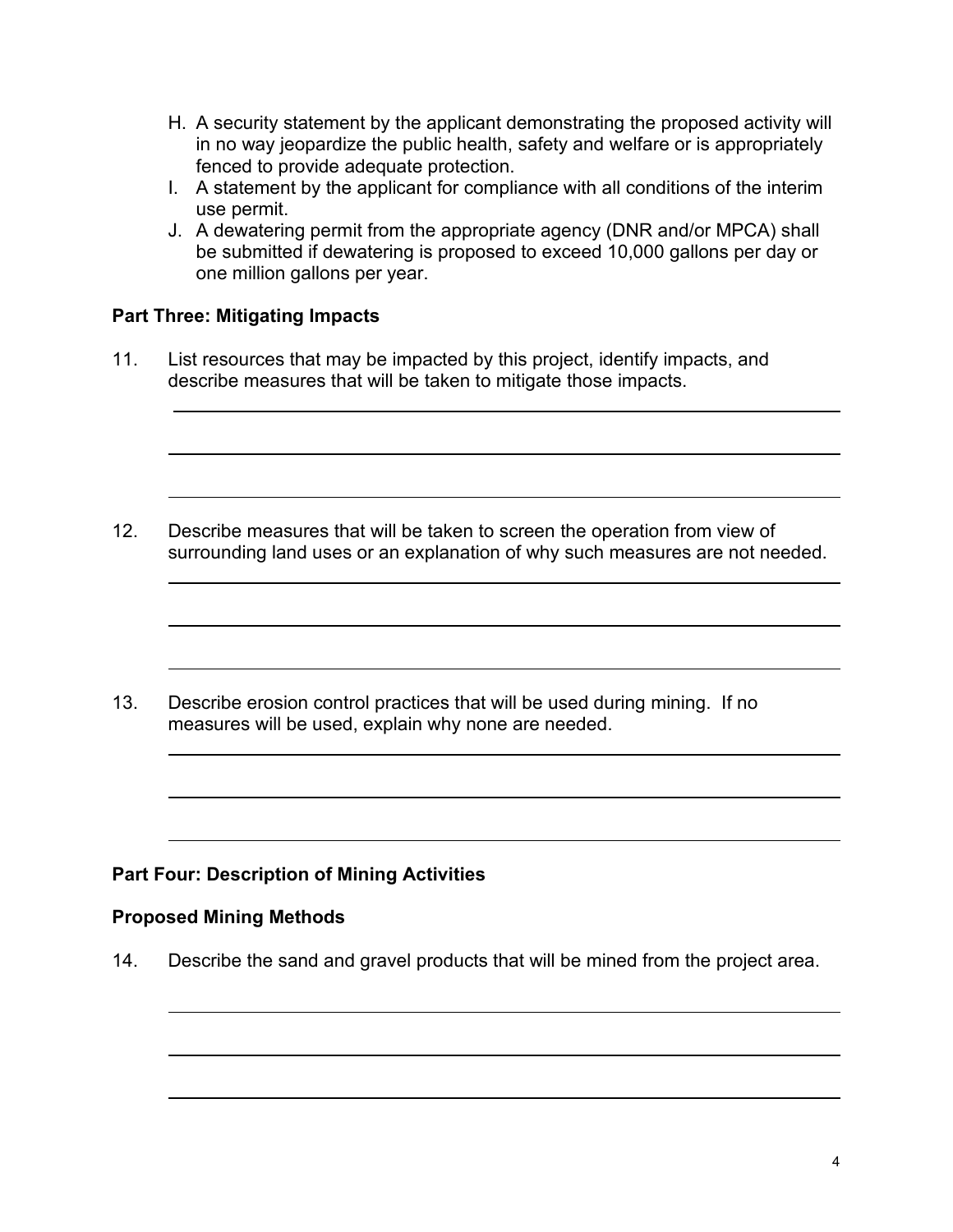15. Describe how the sand and gravel will be mined and what equipment will be used.

16. Describe how the material will be transported from the site, the proposed route of transport, and the ultimate destination. Provide access approval letter from the road authority detailing any requirements for access.

17. Describe the methods that will be used to dispose of brush and other vegetative debris.

18. Describe the methods that will be used to retain topsoil.

19. Description of how the site will be secured when mining is not being conducted on-site (e.g. fence, gates, berm, sloping).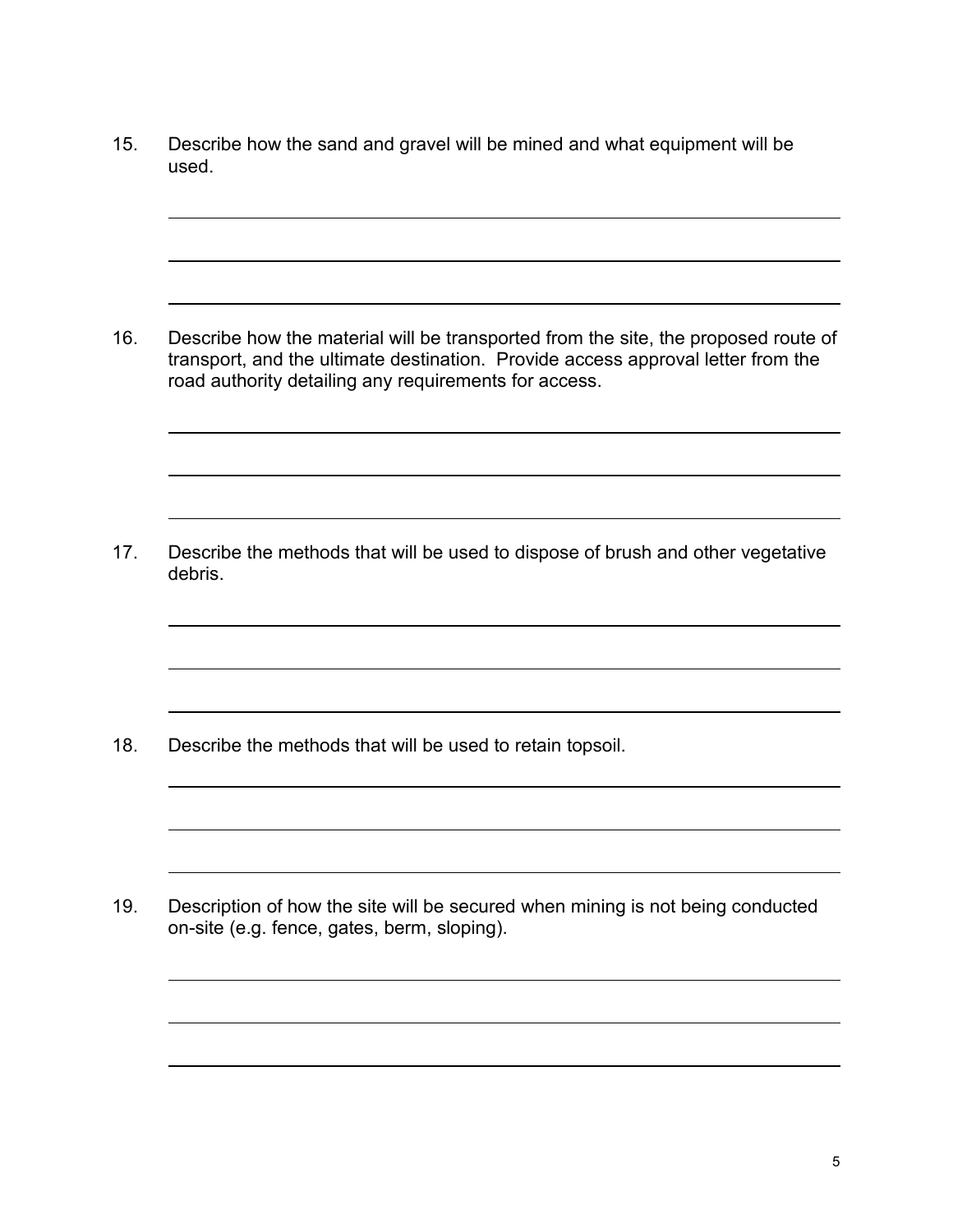20. A description of the measures taken to screen the operation from view of surrounding land. 21. Estimate the volume of material in cubic yards to be mined in the period covered by this permit. **cubic yards** 22. List the months, days, and hours in which mining activities are expected to occur. Months\_\_\_\_\_\_\_\_\_\_\_\_\_\_\_\_\_\_ Days \_\_\_\_\_\_\_\_\_\_\_\_\_\_\_\_\_\_\_ Hours \_\_\_\_\_\_\_\_\_\_\_\_\_\_\_\_\_\_\_\_\_\_\_ 23. Describe the methods used to control dust on haul roads. 24. Identify the number of employees expected to work at the site and the facilities that will be provided. 25. Describe dewatering activities and estimate volumes of water to be discharged from the site.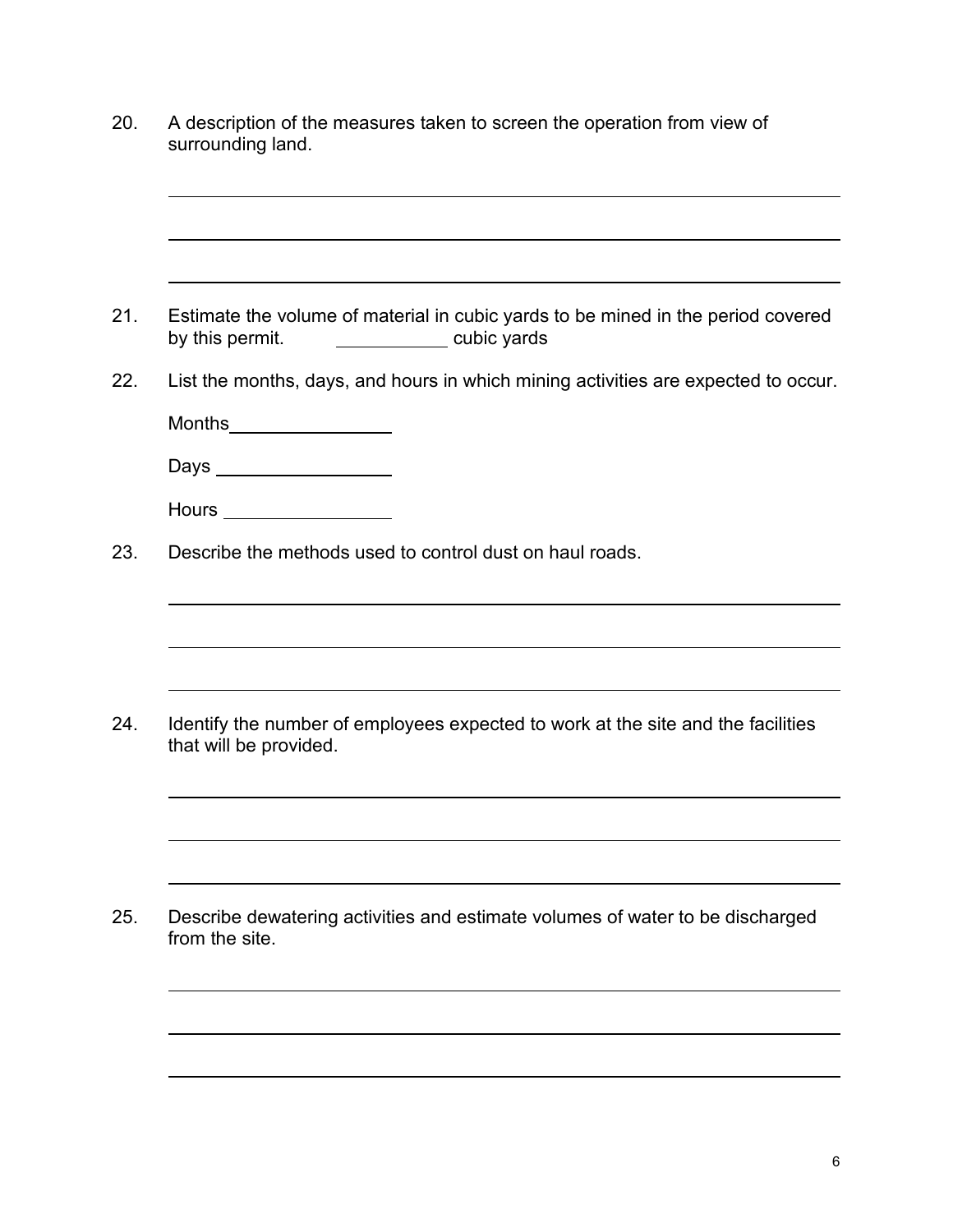# **Proposed Processing Methods**

| Describe the processing methods that will be used at the site.                                    |  |  |  |
|---------------------------------------------------------------------------------------------------|--|--|--|
|                                                                                                   |  |  |  |
|                                                                                                   |  |  |  |
|                                                                                                   |  |  |  |
| List the proposed hours of operation for the processing facilities.                               |  |  |  |
| Months__________________________                                                                  |  |  |  |
| Days _________________________                                                                    |  |  |  |
| Describe the volume of water needed for gravel washing activities and the source<br>of the water. |  |  |  |
|                                                                                                   |  |  |  |
| Describe how chemical substances will be stored on the site.                                      |  |  |  |
|                                                                                                   |  |  |  |
|                                                                                                   |  |  |  |
| <b>Part Five: Staging of Operations</b>                                                           |  |  |  |
| Describe the projected life of the operation including beginning and ending of                    |  |  |  |

operations and any phases or stages.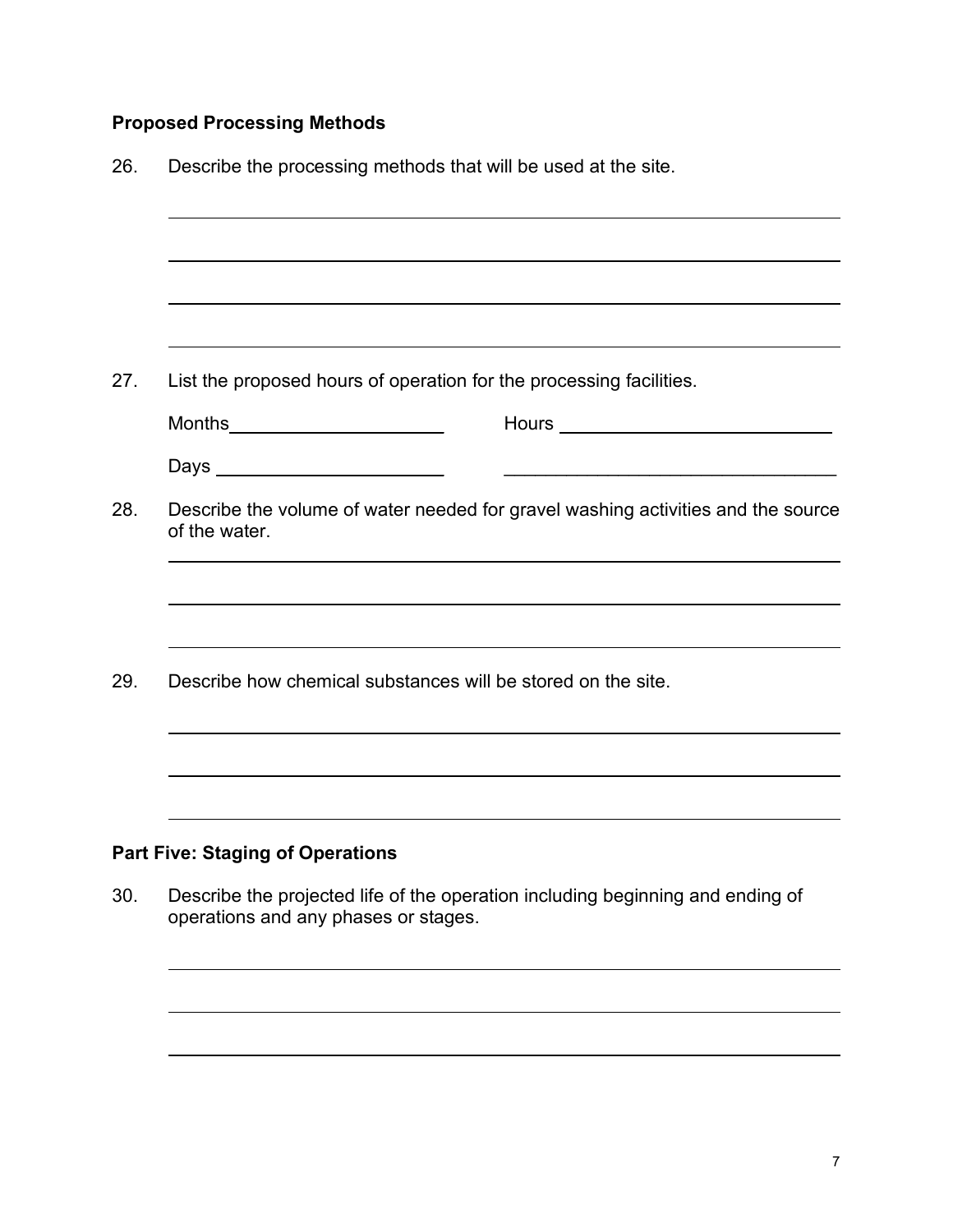31. Describe progressive reclamation activities that will occur over the life of the operation.

32. Describe the methods that will be used at the cessation of seasonal operations to stabilize slopes from erosion.

33. Describe the interim reclamation methods that will be used if the site will become inactive at the close of current operations for an unspecified period of time.

#### **Part Six: Proposed Reclamation**

34. Describe proposed reclamation including final slopes, high wall reduction, benching, terracing, and other structural slope stabilization measures.

35. Describe anticipated topography, water impoundments, artificial lakes, and future land use of the site.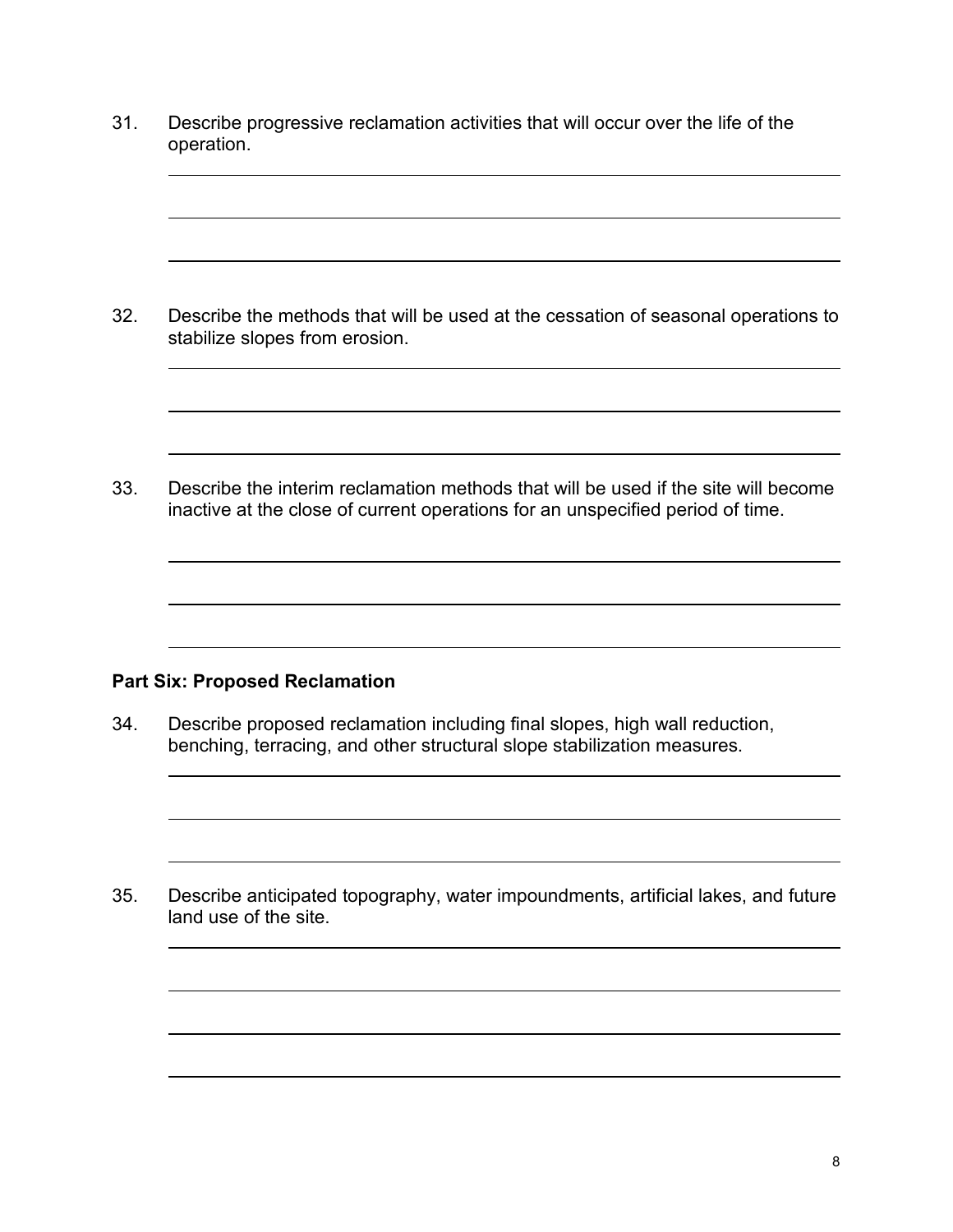36. Describe plans for the disposition of surface structures, roads, and related facilities after completion of mining.

37. Describe the methods proposed for the disposal or reclamation of oversize and undersize materials.

38. Describe or attach a copy of a seeding plan that includes methods of seed bed preparation, seed mixtures, seeding rates, mulching, and other techniques needed to accomplish site stabilization.

39. Describe long-term maintenance needed to support reclamation.